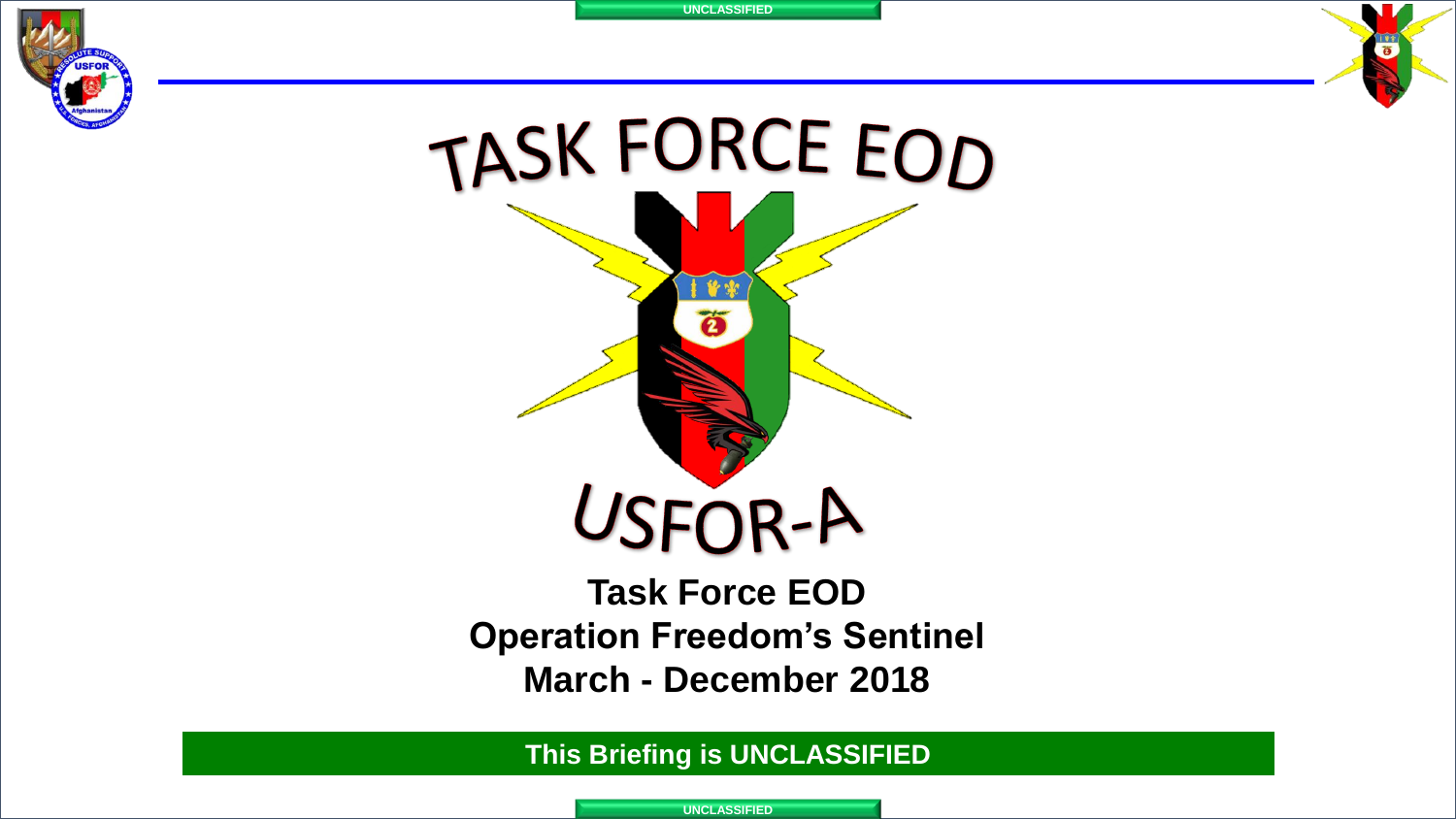



#### **USFOR-A Mission Statement**

USFOR-A sustains campaign momentum; executes National Command and Support Element Command responsibilities; retrogrades manpower and material; repostures U.S resources and basing to facilitate NATO and U.S. operational maneuver in Afghanistan; and supports a responsible economic transition that encourages a resilient Afghan economy.

#### **Task Force Explosive Ordnance Disposal Mission Statement**

Task Force Explosive Ordnance Disposal conducts mission command of assigned forces providing specialized EOD and CIED force protection support across the theater of operation to protect the force, enable mobility and maneuver, and facilitates Resolute Support objectives and desired end state.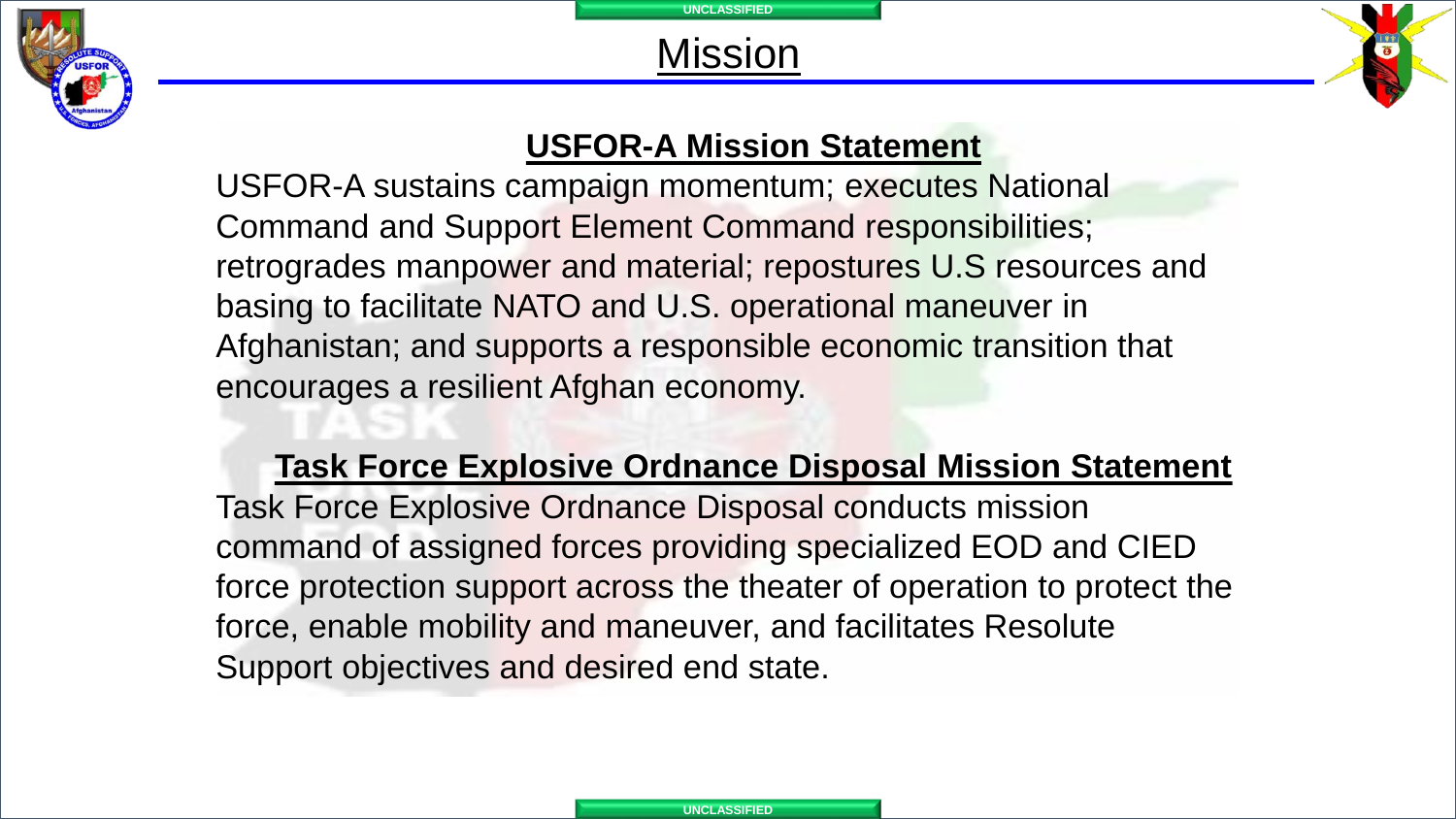| <b>Task Organization</b>                                                                                                                                                  |                                                                                                                                                             |                                                                                                                                                                                                                                                                                                                                    |    |
|---------------------------------------------------------------------------------------------------------------------------------------------------------------------------|-------------------------------------------------------------------------------------------------------------------------------------------------------------|------------------------------------------------------------------------------------------------------------------------------------------------------------------------------------------------------------------------------------------------------------------------------------------------------------------------------------|----|
|                                                                                                                                                                           | *<br><b>RS</b><br>☆☆<br><b>USNSEC-A</b><br><b>OPCON</b><br>BAF $\bullet$<br>$\frac{1}{500}$                                                                 | <b>ED</b> NATO<br><b>RS</b><br><b>NATO</b><br>$\frac{\text{NATO}}{\text{OTAN}}$<br><b>EOD</b><br><b>RS</b><br><b>RS CIED</b><br><b>COMBAF</b><br>Coordinating<br><b>ACME</b><br><b>CALLAGE</b><br>NATO TACOM<br>$\begin{array}{c}\n\bullet & \bullet & \bullet \\ \hline\n\text{EOD} & \bullet \\ \text{W} & \bullet\n\end{array}$ |    |
|                                                                                                                                                                           | <b>OPCON</b>                                                                                                                                                | ADCON (-)                                                                                                                                                                                                                                                                                                                          |    |
| $\overline{EOD}$<br><b>TAAC</b><br>$\bullet\bullet\bullet$<br>$\bullet\bullet\bullet$<br>$\bullet\bullet\bullet$<br><b>EOD</b><br>$\overline{\mathsf{Sop}}$<br><b>EOD</b> | <b>EOD</b><br><b>TAAC</b><br>$\bullet\bullet\bullet$<br>$\bullet\bullet\bullet$<br>$\bullet\bullet\bullet$<br><b>EOD</b><br>$\overline{SO}$<br><b>EOD</b>   | $\frac{1}{1}$<br>$\frac{1}{1}$<br>$\overline{EOD}$<br>TF / TAAC<br>$\bullet\bullet\bullet$<br>$\bullet\bullet\bullet$<br>$\bullet\bullet\bullet$<br>$rac{\varnothing}{EOD}$<br><b>EOD</b><br><b>EOD</b><br>$\overline{SO}$                                                                                                         | k9 |
| Ø<br>$rac{\varnothing}{EOD}$<br>$rac{\varnothing}{EOD}$<br><b>EOD</b><br>$rac{\varnothing}{EOD}$<br>$\pmb{\mathcal{Q}}$<br>$\varnothing$<br><b>EOD</b><br><b>EOD</b>      | $rac{\varnothing}{EOD}$<br>$rac{\varnothing}{EOD}$<br>$rac{\varnothing}{EOD}$<br>$rac{\varnothing}{EOD}$<br>$rac{\varnothing}{EOD}$<br>$\chi$<br><b>EOD</b> | $rac{\varnothing}{EOD}$<br>$rac{\varnothing}{EOD}$<br>$rac{\varnothing}{\text{EOD}}$<br>$rac{\varnothing}{EOD}$<br>$rac{\varnothing}{EOD}$<br>$rac{\varnothing}{EOD}$                                                                                                                                                              |    |
| $\blacktriangledown$<br>Ø<br>$\varnothing$<br>Ø<br>EOD<br><b>EOD</b><br><b>EOD</b>                                                                                        | $\varnothing$<br>Ø<br>Ø<br><b>EOD</b><br>EOD<br><b>EOD</b>                                                                                                  | Ø<br>Ø<br>Ø<br>EOD<br>EOD<br><b>EOD</b>                                                                                                                                                                                                                                                                                            |    |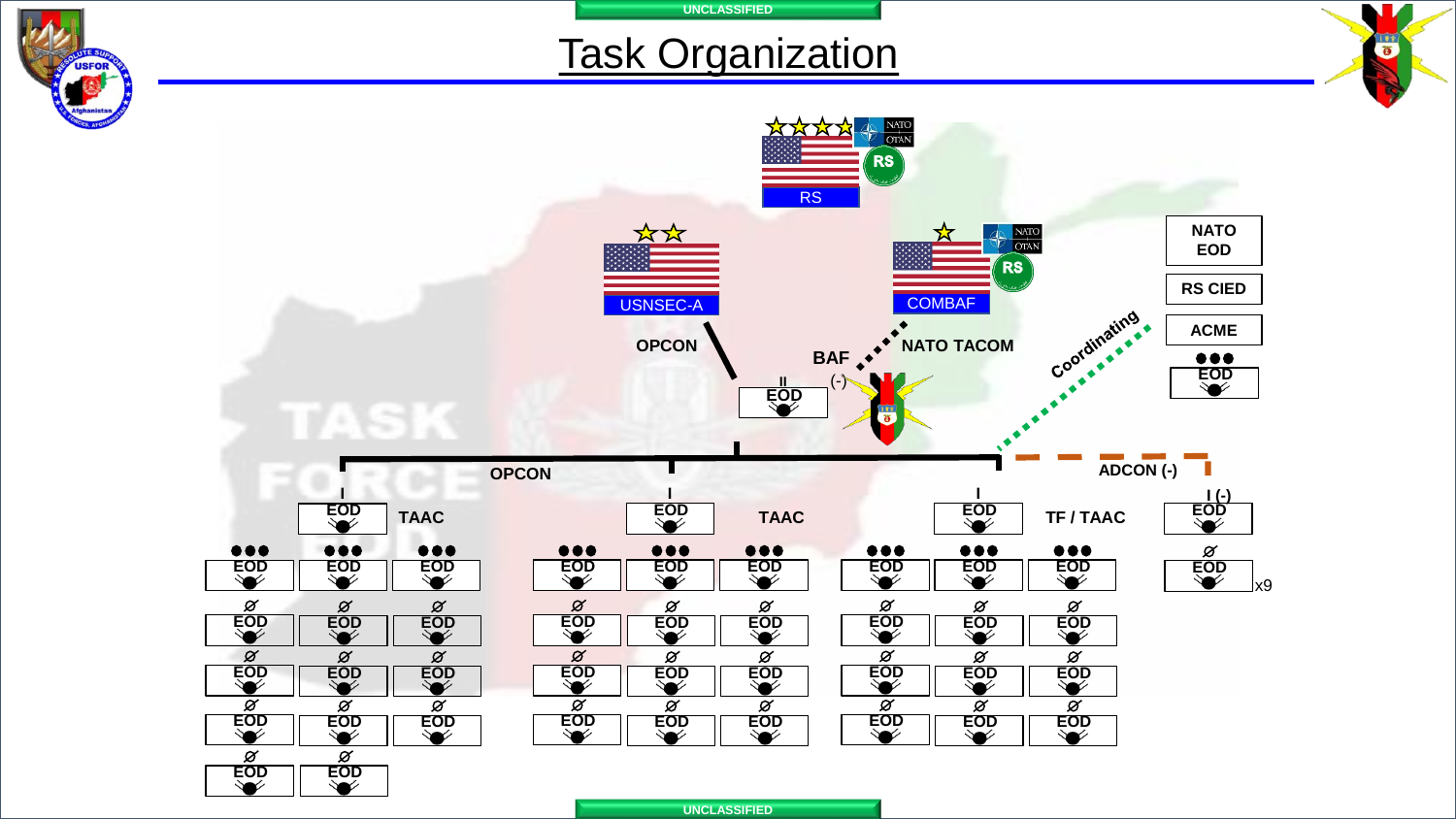

## Key Tasks

- ➢ Mission Command of Assigned Forces
- ➢ Advise at Echelon
- Serve as Senior EOD Commander in the CJOA-A

# End State:

Task Force EOD enables COMRS and USFOR-A campaign objectives of persistent embedded combat advisement to support ANDSF operations to gain population control, conduct legitimate national elections, and force reconciliation of belligerents who oppose a stable Afghanistan.

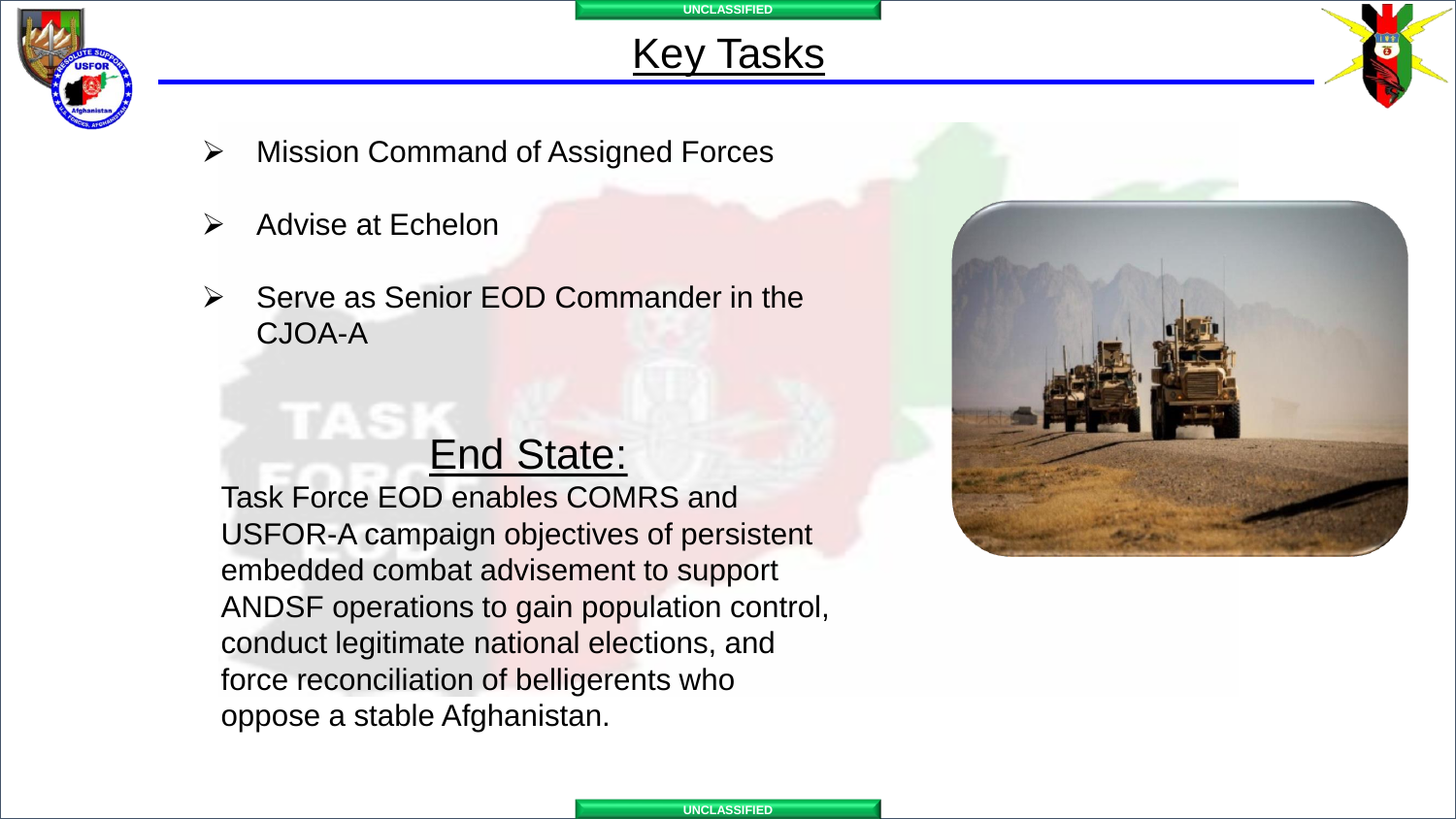

## **Challenges**

- ➢ Contributing to Targeting; Information Sharing
- ➢ EOD Support to SFAB
- ➢ JRSOI / Training / Education
- ➢ Panther MMPV Distribution
- ➢ One Battalion Solution

EOD